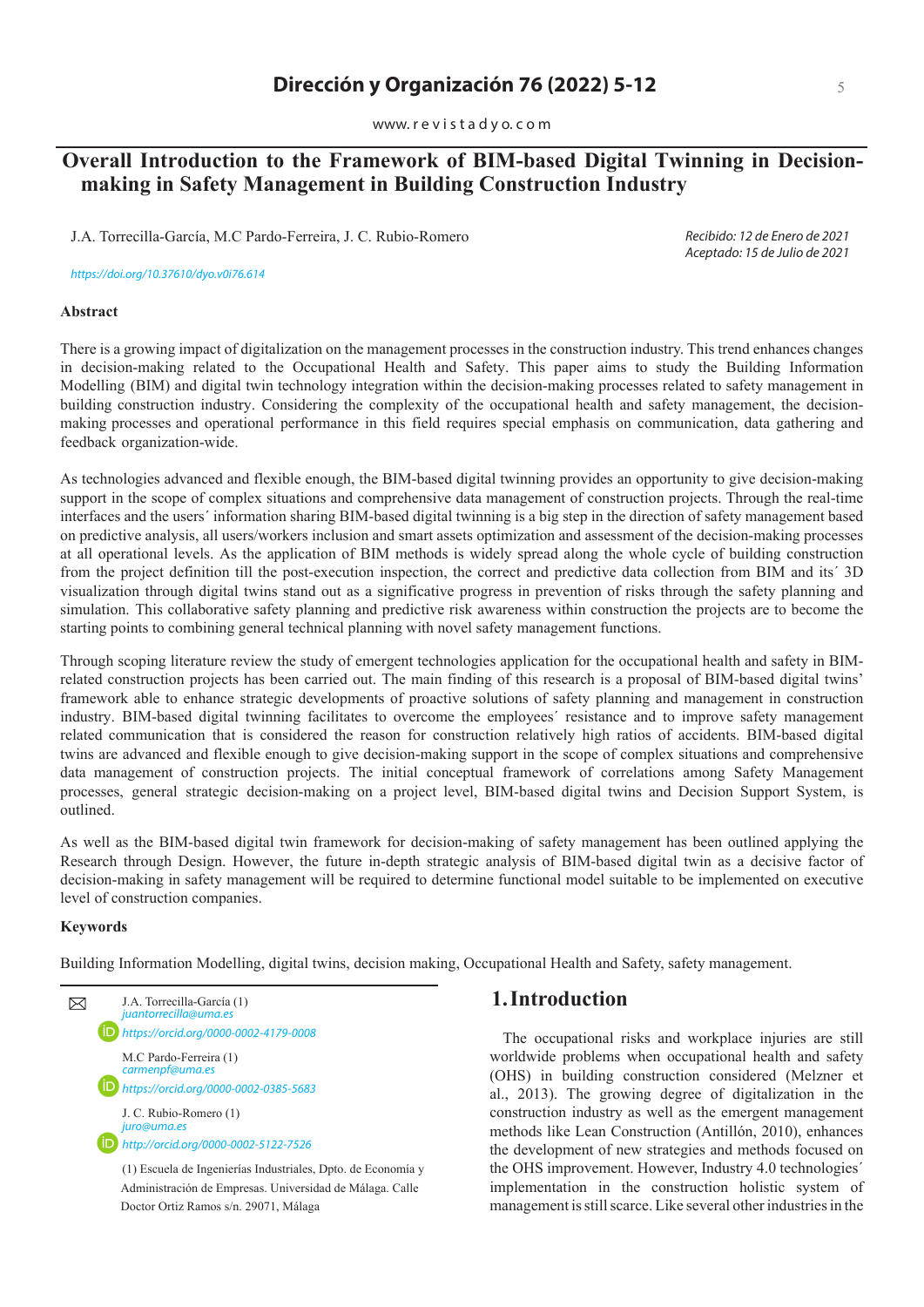construction branch, Risk Management and safety planning are considered as a key factor of production/execution planning (Li and Guldenmund, 2018). Nevertheless, this safety planning is generally performed separately from the building project design and in a broad gap from the technical planning phase.

Building information modelling (BIM), virtual reality (VR), and mixed reality (MR) are good examples of touchpoints of future strategies already planted within the functional area of Occupational Security and Safety as operative instruments. The effective implementation of emergent digital approaches, in particular hybrid o mixed models, requires the overall statement of performance indicators for decision- making processes both general Management and Risk/Safety Management.

Originally designed to facilitate technical information of construction project, the BIM-based digital twinning heads to become the key factor for more collaborative and efficient risk evaluation and safety management during all construction phases of a building's life-cycle and at all organizational levels. Even considering the applications of BIM in different areas of building design and construction planning are increasing rapidly (Zou et al., 2017), the effective cohesion between the most innovative technologies applicable into risk management and technical construction planning requires a more proactive approach (Brocal et al., 2017). Some authors (Sharmanov et al., 2020) provide even specific methods of control and security index establishment to estimate influence of dangerous production factors, all using the BIM information. While most BIM assessment applications undertake the safety challenges in the construction (Fargnoli & Lombardi, 2020), some of appliances aim at different industries (Abed et al., 2020; Khan et al., 2019). All these approaches have in common how to use BIM-based information to react quickly in situation of emergent risks in the workplaces.

On the other hand, the digital twinning in safety management is gradually becoming a widely accepted term within many industries worldwide (Lee at al., 2019). It is broadly anticipated to provide huge technological and procedure shifts of risk management in the construction industry as well. A digital twinning of the construction environment provides a virtual simulation of construction place as well as it develops intrinsic opportunities to identify the construction environment safety problems (Hou et al., 2021; Li et al., 2018)

This work delves into BIM-based and digital twinning related safety management convergence (Geum et al., 2016). It will provide a preliminary predictive model of decision making and feedback process. As a conceptual model of internal process management, it is necessarily based on proven approaches within and outside of the building construction industry.

## **2.Theoretical Background**

Present research carries out the scoping literature review and the analysis of sectorial studies on emergent applications of BIM, Digital Twinning (as one of the scopes of Augmented Reality) into the Safety Management in general and into Construction, in particular. This scoping review confirms generally recognized two main approaches for improving construction safety and security: the proper collaborative planning and sufficient awareness (Benjaoran and Bhokha, 2010).

The following state-of-art analysis looks for the confirmation of scientific and practitioners´ interest in the emergent technologies consolidation within the safety management processes.

The BIM techniques have been widely used in the construction safety planning. Accordingly, and with the visualization technologies evolution, BIM also has found application to solve construction safety issues, including risk recognition and prevention, as well as workers safety trainings (Howell and Rezgui, 2018). The 4D BIM models can provide stakeholders with construction details and, as a result, to develop more accurate and intuitive risk detection scope (Akram et al., 2019). Through the machine learning application the Safety Managers can establish, according to the safety regulations and construction data, the framework that links the information processed within BIM and convert it into the visualization and virtual mapping and simulation. By this mapping of BIM information along with risk management rules, the "hot points" of hazards can be identified almost automatically during project and construction phases of edification (Cortés-Pérez et al., 2020).

On the other hand, the concept of digital twinning or digital twins, comprises creation of digital mirroring replica aimed to, through synchronized data streams, monitor and optimize the performance of physical object (Batty, 2018; Schleich et al., 2017). In recent years, digital twinning has achieved wide application in different industries, in particular in complex and risk dependent industries. The smart building trend in construction has opened ample perspectives for digital twins implementation within different parts of building project and construction execution. Also, smart city approach has gradually spread the digitalization of construction processes and procedures including digital twins (Austin et al., 2020).

#### **2.1.BIM-based Digital Twinning and Safety Management in Construction Industry. State of Art**

The integration of BIM and digital twinning technology may become the key factor to perform real-time dynamic information processing and may mean a big step into the application of advanced methods such as Internet of Thing or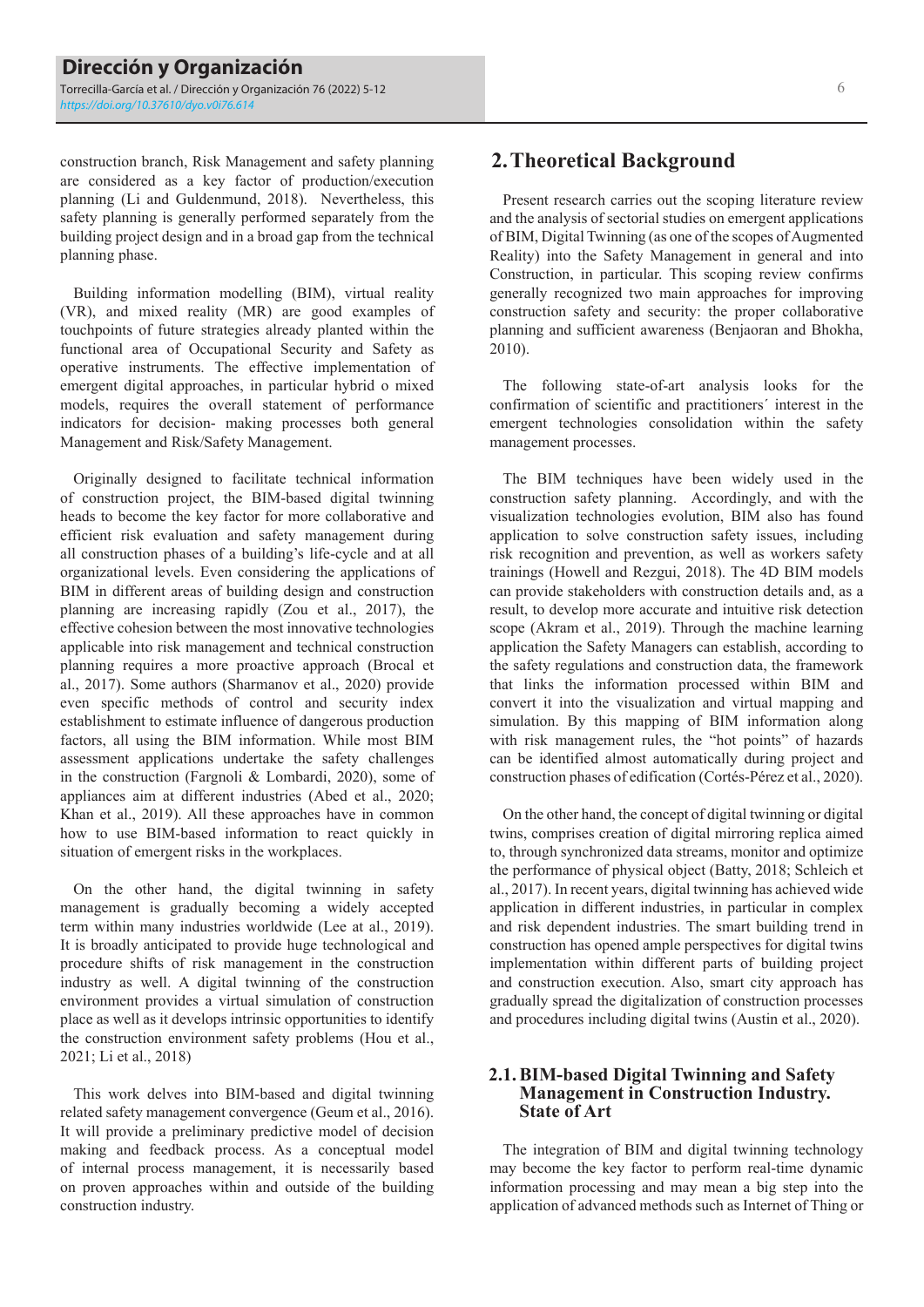Predictive Big Data Analysis in many construction processes (Sai et al., 2020). However, the common managerial ground is required to study the BIM-based Digital Twin potential (Simpson, 2015).

BIM is a process for creating and managing a digital model composed by specific asset information alongside its whole life-cycle (Doumbouya et al., 2016) as well as it generate coordinated digital dataset necessary to operate the construction project (Peng et al., 2017). Considering that all stakeholders who interact with the asset management,

**Figure 1** A visual B T M representation of BIM (Building) (Information) (Modeling) concept (Cerovsek 2011) Residential Elements Architectural Commercial Quantities Structural Healthcare Spatial Mechanical, Electrical Institutional Schedules and Plumbing (MEP) **Sports** Operations Management

Present interest of construction professionals around the BIM applications has opened the opportunity window for new proposals of accelerating the implementation as one of decision-making systems (Hardin, 2009) This attempts have put the attentions of various aspects of BIM use, such as the simulations and trainings through the interactive learning environments and visualization (Alshawi et al., 2007); analysis and predictive models of certain conditions, in particular identifying the hazards and unsafe operation dynamics (Rozenfeld et al., 2009); facilitating reporting of project status and switch controlling system (Sacks et al., 2009); enhancing the all level communication and collaboration (Hakkarainen et al., 2010) and monitoring of status and conditions through the augmented reality technologies (Cheng and Teizer, 2013) in particular the Internet of Things related, digital twinning (Lu et al., 2019).

Digital twinning, a recent concept, is gradually gaining more and more relevance within the model-based systems engineering (MBSE) (Haag and Anderl, 2018; Madni et al., 2019) Considering digital twins, closely related to the progress of Internet of Things, as a dynamic digital representation of real-world systems (Uhlemann et al., 2017), their potential industrial applications are almost infinite (Kritzinger et al., 2018). Digital twin permanently updates the operational information on the system´s performance, maintenance, and efficiency status throughout the physical system's life cycle (Austin et al., 2020). This information, beyond the technical and structural planning, provides valuable input for wide range of managerial decisions, including the Risk and Safety Management (Zhang et al., 2013). However, only little automation in modelling and planning of safety processes has found direct application into the industrial operations so far. Subsequently, the scope of the digital twins in construction industry incorporates the vision of business, context, and sensor-gathered data precedent from physical systems (or processes). Within the dynamic environment and technical complexity of construction projects, the virtual system model of the digital twin is focused on analysis facilitation, enabling of real-time monitoring of systems and processes and intelligent, even predictive, operations´ improvement roadmaps (Liu et al., 2019).

can be eligible for the task or process improvement (Kent and Becerik-Gerber, 2010), the integrated BIM-based construction management raises interest of both academics and managers. One of the principal outputs of all dataset processing is the building information model extracted from the information assembled collaboratively and updated at main stages of a project. This information, beyond the technical and structural planning, provides valuable input for wide range of managerial decisions, including the Risk and

Safety Management (Zhang et al., 2013).

Current interest in BIM-based digital twinning is gradually reaching the field of occupational health and safety management (Sai et al., 2020; Wang et al., 2014). As first pilot integrations has gained widespread attention in construction industry (Cerovsek, 2011; Cooke at al., 2008). Using BIMbased approach to virtual and digital models of a building can result in solutions that facilitate the engineering control and predictive safety management as a part of business decision making (Guo et al., 2013). Technologically, BIMbased digital twins can be introduced as a digital simulation interactive interface of building information model related to project planning, design, construction, or operation (Azhar, 2009; Sai et al., 2020). On the other hand, from a process scope, BIM-based digital twinning can optimise the building lifecycle, reduce costs and improve efficiency through encompassing all operational systems within building project with a digital model that enables accurate information processing (Kim and Teizer, 2014; Madni et al., 2019) and peer-to-peer collaboration among all stakeholders (Faghihi et al., 2014). Therefore, a new integrative research approach is required to delimit the specific applications of BIM-based digital twinning into Safety Decision-making in building construction.

# **3.Method**

This research has conducted the scoping review of concepts of BIM- based Safety planning, BIM-related digital twinning, BIM applications into Lean Construction.

## 7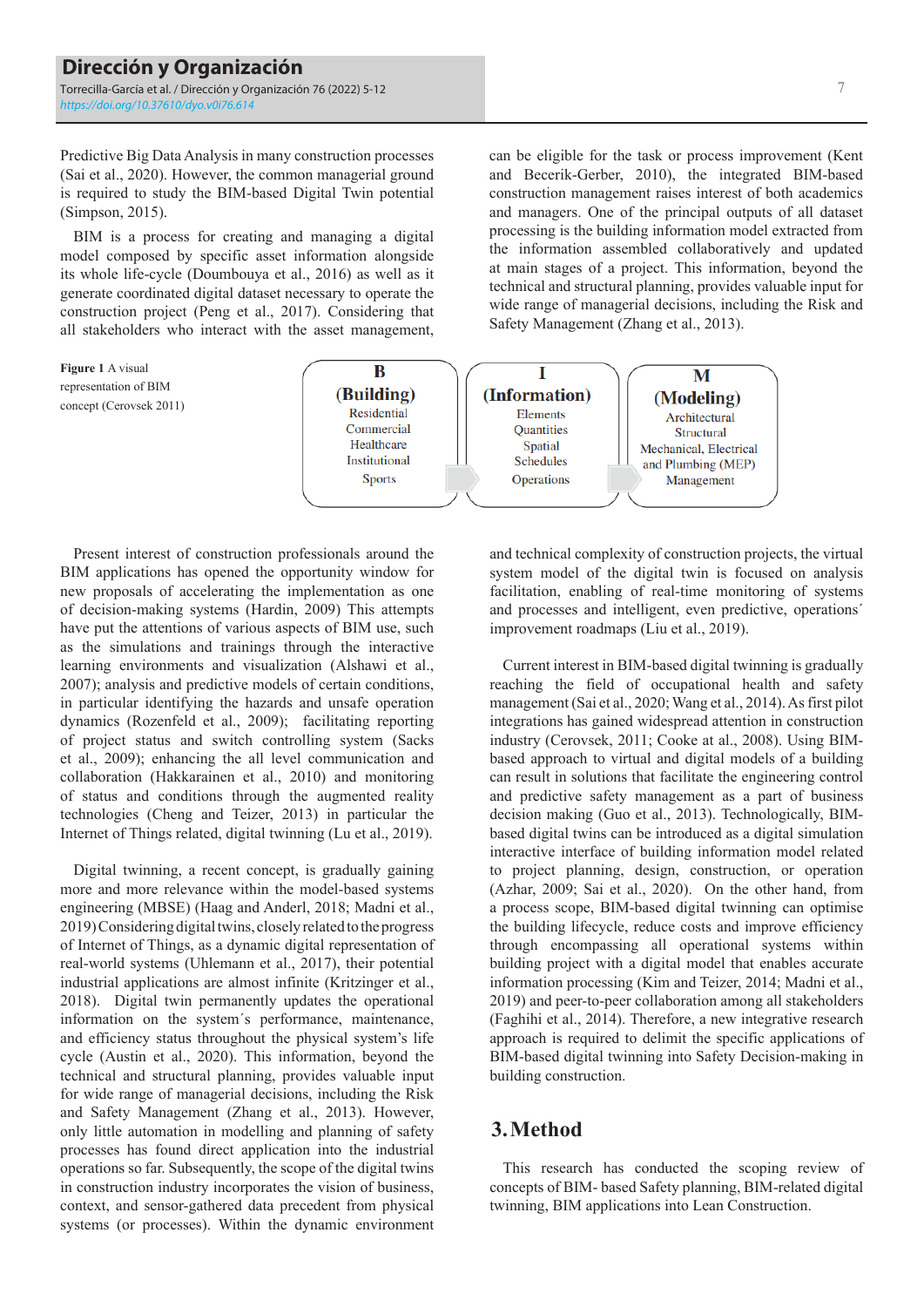This study presents the preliminary results on the advances in the research aimed to the combined decision-making process of Safety Management through the implementation BIM-based digital twinning. This research focuses on the preliminary conceptualization of different areas of Safety Management unit in building construction industry enhancing emergent VR technology on the basis of BIMoriginated data. It is expected, after scheduled future phases of the study, to be able to determine the take-up optimal decision-making pathway for Safety Management.

Equally important, the present study develops an overall non-exhaustive review of the state of art of BIM-based digital twinning for Safety Management purposed. Firstly, the search process has been carried out in the main scientific databases such as Web of Knowledge, Science Direct or Google Scholar since they are identified as relevant to the research domain. Secondly, the qualitative process for document filtering has been performed. The filtering variable of a number of previous citations and accurate adjustment to present research scope have been established as preferent.

The model of safety management process proposed has been developed applying the Research through Design (RtD) method. This method has been applied in the specifications gathering, system prospection and the experts´ validation (Godin and Zahedi, 2014). RtD is a method that is used increasingly both inside design, architectural- and engineering-design research (Verbeke and Pak, 2013). Even if, according to Zimmerman et al. (2010) theorybuilding is the weak aspect of RtD approach in this case can be considered sufficient as a specific context is involved. Current research aligns perfectly with RtD approach as it attempts to re-value common practice (Grand and Jonas, 2012) and it proposes new conceptualization (Stappers and Giaccardi, 2017)

**Figure 2** Research through Design. Framework (Koskinen et al., 2011).



## **4. BIM-based Digital Twinning supported Decision-Making in Safety Management**

The decision making related to the Safety Management in complex projects such as building construction, requires the most relevant content being effectively spread among concerned stakeholders. The content creation in BIM-based digital twin systems are not limited to desktop interfaces, it can be extended through digital devices to all users as well as it can be presented in different mode including augmented reality, virtual reality, mix reality, 3D printing and many others. This approach enhances the flexible and ad hoc adjustments all over the work procedures. However, the additional advantage of complex and interactive BIM-based digital twinning is the bidirectionality and the decentralisation of asset management within the operations and maintenance stage of project. The challenge to implement of BIM-based digital twin within the occupational health and safety systems is multifaceted and with one of the key objectives to capture, exchange, use and management of information throughout a whole-life-cycle of the project.

Fig.3 represents the framework of the process of safety decision-making closely entwined with BIM-based digital twin. This proposed perspective framework of the BIMbased digital twin of decision-making in safety management has potential to improve the safety planning and the risk management in building construction projects (Zhou et al., 2012). In order to reduce the degree of uncertainty, any data processing instrument, developed in the form of a Decision Support System (DSS), is closely linked to the existing and reliable data input from BIM digital twinning settings. It

requires normalised and well-defined performances metrics and leverages based on pre-defined KPIs and specific requirements of Safety Management Processes. Accordingly, the joint use of the BIM digital twinning and the DSS, allows Safety Managers to make more conscious and data-based decisions. As the safety planning can be considered as high impact dimension of the construction operational planning, the most efficient real-time information processing is a key challenge due to context and projects´ complexity. Most of safety management processes can be directly and two-way related to BIM-based digital twin system. The advanced decision support system based on BIM-based digital twinning encompasses potential for reaching new performance level in safety and risk management.

Machine learning is required to accomplish a real-time optimization of assessment process in this DSS model. The decision to execute must respond to the prevention and predictability features of data-based Safety Management. In fact, the DSS pathway is the central piece of this complex system. It plays the role of both the nexus between BIMbased digital twins and Safety Management information repositories, and the determinant conductor of key information directly toward the decision-making units.

Furthermore, as the occupational health and safety management is a multi-dimensional field (Hinze et al., 2013), the communication and feedback to the level of employee should be considered within the BIM-based digital twin as a support to all decision-making pro-cesses and operational performance. BIM-based digital twinning facilitates to overcome the employees´ resistance and to improve safety management related communication that is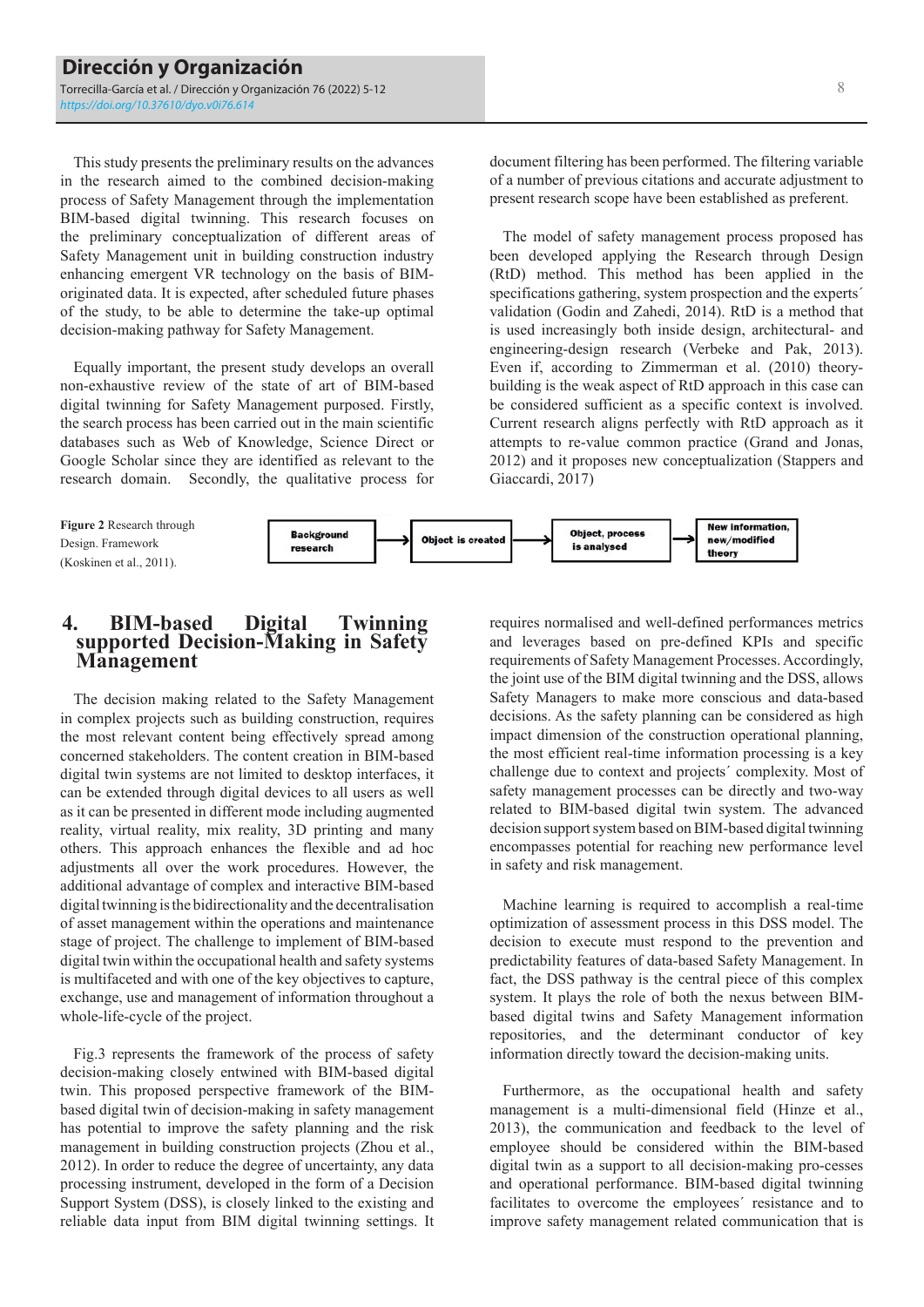considered the reason for construction relatively high ratios of accidents. BIM- based digital twins are advanced and flexible enough to give decision-making support in the scope of complex situations and comprehensive data management of construction projects.

Hence, the BIM-based digital twinning for Safety Management can be the logical transition towards a cyberphysical integration system and VR application in whole organization decision-making processes. The intelligent optimization, as a one of main aims of digitalization

**Figure 3** Proposed Framework of the BIMbased digital twin within decision-making of safety

management.

processes, need to maximize the optimal solution findings when workers' security and safety concerned, in particular, if bounded to risk-related constraints (Pan and Zhang, 2021). The optimization is a key feature of any decision making across the whole lifecycle of a complex construction project. It has special consequences when risks and construction workplace hazards requires the optimization-based Safety Management approach. And the physical, real-world system is too convoluted to be able to maximize the labor stability and safety through P2P supervision or surveillance.



## **5.Conclusions and future work**

Through the integration of BIM technology and digital twin technology, the optimization and all-processes decision-making support system can improve results of safety management in construction industry. Nowadays this industry, in particular in Spain, is evolving into a highly profitable economic activity. The real-time interfaces that facilitate the information sharing and they generate valuable input for decision-making, are the step towards safety management based on predictive analysis, all users/ workers inclusion, and smart assets optimization. Recent evolution of BIM-based digital twins is providing milestone for the strategic developments of pro-active solutions of safety planning and management in construction industry. Current research is still a work in progress project includes in the study of emergent technologies application for the occupational health and safety in productive industries. The main finding is the BIM-based digital twin framework within decision-making of safety management.

This proposed framework, although many shortcomings are envisioned within the initial version, consists of the data and information streams between BIM-based digital twin and safety management processes; all this with special focus on the capability to facilitate or assess the decisionmaking processes at all organizational levels. Furthermore, this framework places special emphasis on supporting the end-user, operator, and maintainer engagement at the easily stages within the design phase to capture their requirements.

The future in-depth strategic analysis of BIM-based digital twin as a decisive factor of decision-making in safety management is needed. The further development of specific concepts and empiric real practice is advisable as well. This future research should be conducted to confront the alignment of the proposed framework with real construction projects contingencies.

## **References**

- ABED, H. R., HATEM, W. A., y JASIM, N. A. (2020). Role of BIM technology in enhancing safety analysis of Iraqi oil projects. Asian Journal of Civil Engineering, pp. 1-12.
- AKRAM, R., THAHEEM, M.J., NASIR, A.R., Ali, T.H. y Khan, S. (2019). Exploring the role of building information modeling in construction safety through science mapping. Safety Science, 120, pp. 456–470.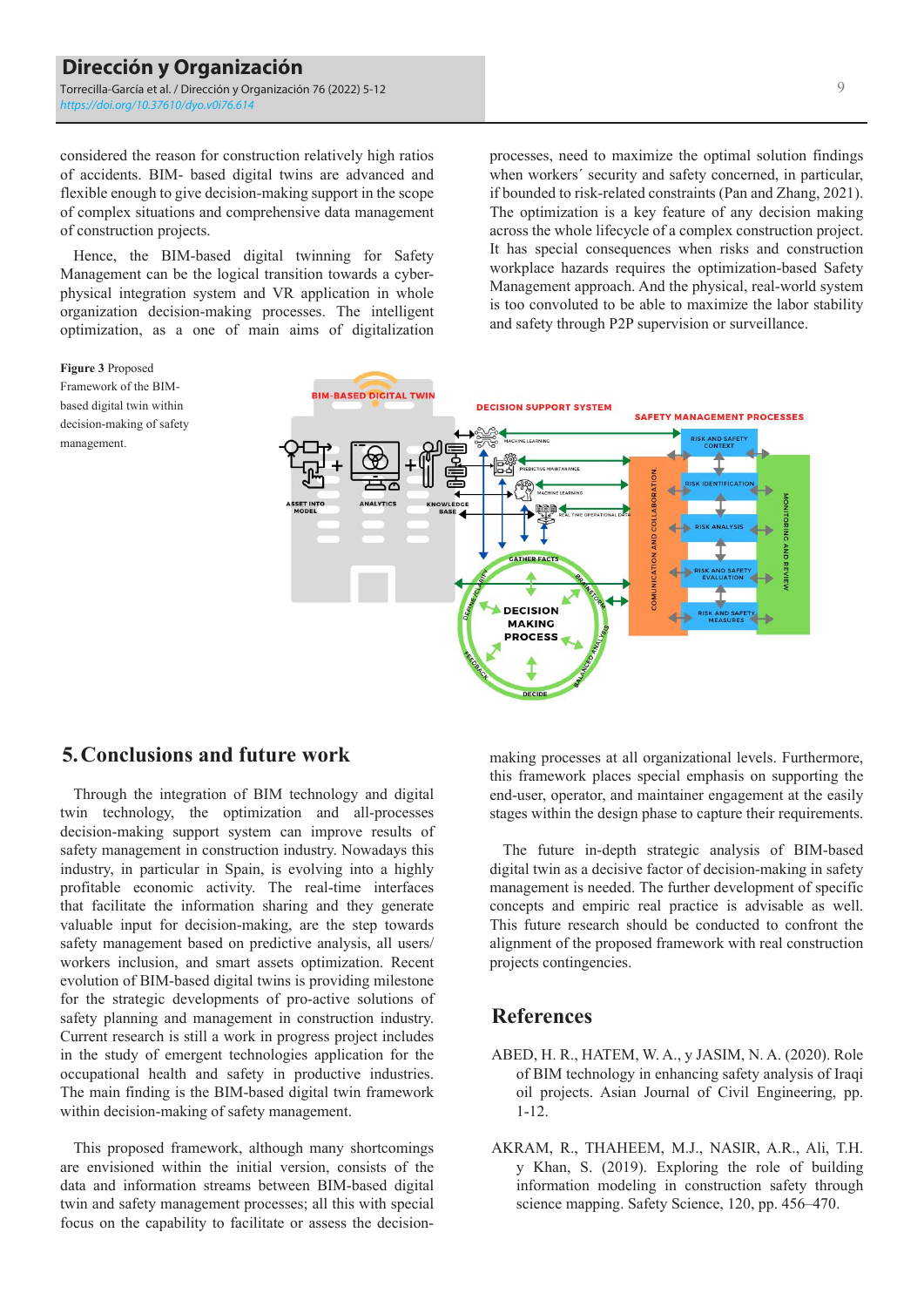- AUSTIN, M., DELGOSHAEI, P., COELHO, M., y HEIDARINEJAD, M. (2020). Architecting smart city digital twins: combined semantic model and machine learning approach. Journal of Management in Engineering, 36(4), 04020026.
- AZHAR, S., AHMAD, I. y SEIN, M.K. (2009). Action research as a proactive research method for construction engineering and management. J. Constr. Eng. Manag. 136(1), pp. 87-98.
- BATTY, M. (2018). Digital twins. Environ. Plan. B Urban Anal. City Sci., 45, pp. 817-820.
- BENJAORAN, V. y BHOKHA, S. (2010). An integrated safety management with construction management using 4D CAD model. Safety Science, 48(3), pp. 395- 403.
- BROCAL, F., SEBASTIAN, M.A. Y CONZALEZ, C. (2017). Theoretical framework for the new and emerging occupational risk modeling and its monitoring through technology lifecycle of industrial processes. Safety Science, 99 (Part B), pp. 178-186.
- CEROVSEK, T. (2011). A review and outlook for a Building Information Model (BIM): a multistandpoint framework for technological development. Adv. Eng. Inform. 25(2), pp. 224-244.
- CHENG, T. Y TEIZER, J. (2013). Real-time resource location data collection and visualization technology for construction safety and activity monitoring applications. Automat. Constr. 23, pp. 3-15.
- CHOE, S., LEITE, F. (2020). Transforming inherent safety risk in the construction Industry: A safety risk generation and control model. Safety Science, 124, 104594.
- COOKE, T., LINGARD, H. y BLISMAS, N. (2008). ToolSHeDTM: the development and evaluation of a decision support tool for health and safety in construction design. Engineering. Construction and Architectural Management, 15(4), pp. 336-351.
- CORTÉS-PÉREZ, J.P., CORTÉS-PÉREZ, A. y Prieto-Muriel, P. (2020) BIM-integrated management of occupational hazards in building construction and maintenance. Autom. Constr., 113, 103115.
- DOUMBOUYA, L., GAO, G. y GUAN, C. (2016). Adoption of the Building Information Modeling (BIM) for construction project effectiveness: The review of BIM benefits. American Journal of Civil Engineering and Architecture, 4(3), pp. 74-79.
- EL AMMARI, K. y HAMMAD, A. (2019). Remote interactive collaboration in facilities management using BIM-based mixed reality. Autom. Constr., 107, 102940.
- FAGHIHI, V., REINSCHMIDT, F.K. y KANG, J.H. (2014). Construction scheduling using genetic algorithm based on building information model. Exp. Syst. Appl. 41, 7565-7578.
- FARGNOLI, M., y LOMBARDI, M. (2020). Building Information Modelling (BIM) to Enhance Occupational Safety in Construction Activities: Research Trends Emerging from One Decade of Studies. Buildings, 10(6), pp. 98.
- GETULI, V., CAPONE, P., BRUTTINI, A. y ISAAC, S. (2020). BIM-based immersive Virtual Reality for construction workspace planning: A safetyoriented approach. Autom. Constr., 114, 103160.
- GEUM, Y., KIM, M.S. y LEE, S. (2016). How industrial convergence happens: a taxonomical approach based on empirical evidences. Technol. Forecast. Soc. Chang. 107, pp. 112-120.
- GODIN, D. y ZAHEDI, M. (2014). Aspects of Research through Design. In Proceedings of the DRS 2014 Conference, Umeå Institute of Design, Umeå, Sweden.
- GRAHAM, K., PYBUS, C., ARELLANO, N., DOHERTY, J., CHOW, L., FAI, S. y Grunt, T. (2019). Defining Geometry Levels for Optimizing BIM for VR: Insights from Traditional Architectural Media. Technol. Archit. Des., 3, pp. 234-244.
- GRAND, S. y JONAS, W. (2012). Mapping design research. Birkahuser, Basel.
- GUO, H.L., LI, H. y LI, V. (2013). VP-based safety management in large-scale construction projects: A conceptual framework. Automat. Constr. 34, pp. 16-24.
- HAAG, S. y ANDERL, R. (2018). Digital Twin: Proof of Concept. Manuf. Lett., 15, pp. 64-66.
- HAKKARAINEN, M., WOODWARD, C. y RAINIO, K. (2010). Software architecture for mobile mixed reality and 4D BIM interaction, in Managing IT in Construction / Managing Construction for Tomorrow by Dikbas, Ergen & Griffiti (eds), Taylor & Francis Group, London, pp. 517-524.
- HARDIN, B. (2009). BIM and Construction Management. Wiley publishing, Inc., Indianapolis.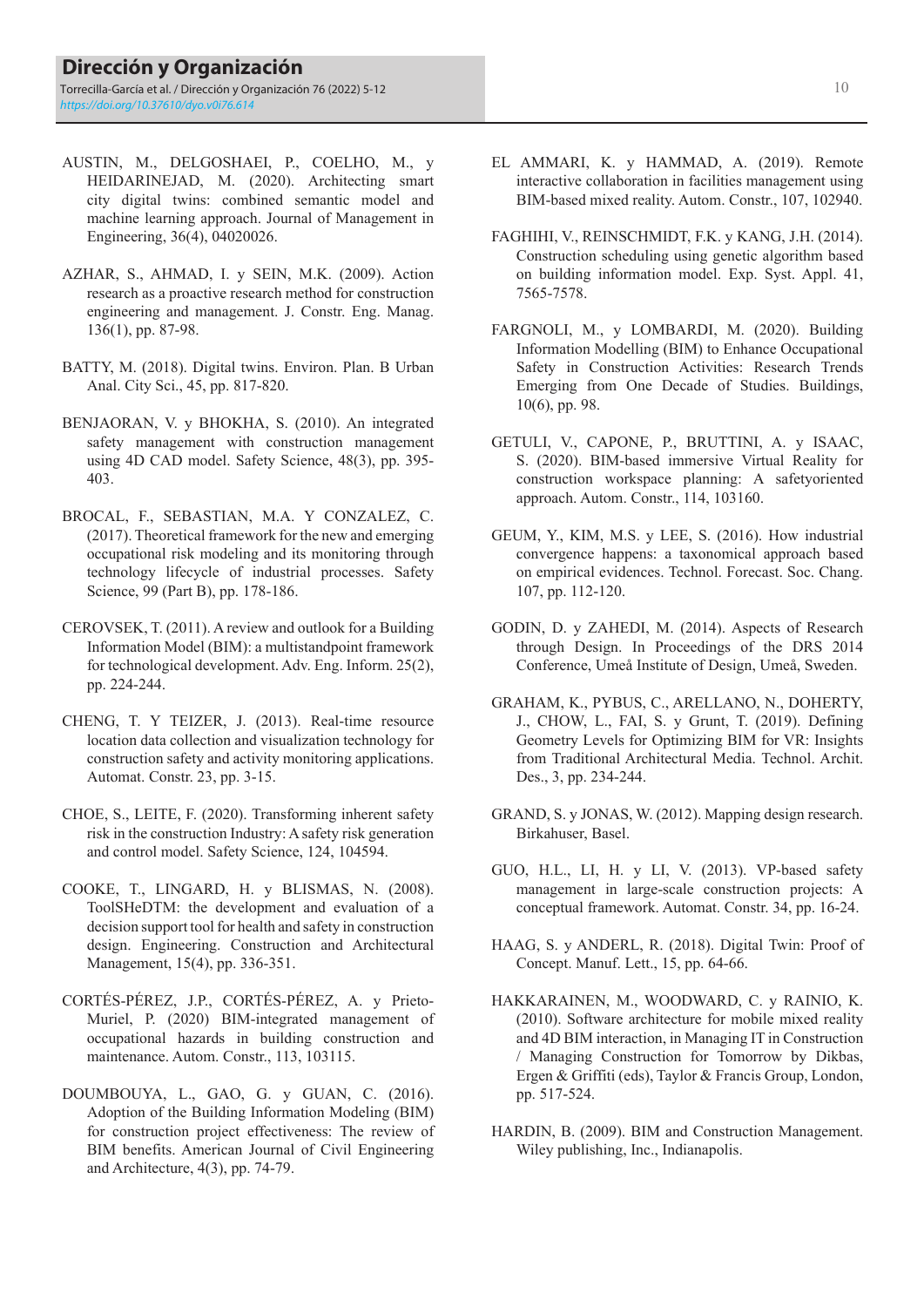- HINZE, J., THURMAN, S. y WEHLE, A. (2013). Leading indicators of construction safety performance. Safety Science, 51(1), pp. 23-28.
- HOU, L., WU, S., ZHANG, G. K., TAN, Y., y WANG, X. (2021). Literature Review of Digital Twins Applications in Construction Workforce Safety. Applied Sciences, 11(1), pp. 339.
- HOWELL, S. y REZGUI, Y. (2018). Beyond BIM, Knowledge Management for a Smarter Built Environment. BRE Electronic Publications: Berkshire, UK.
- KENT, D.C. y BECERIK-GERBER, B. (2010). Understanding construction industry experience and attitudes toward integrated project delivery. Journal of construction engineering and management, 136(8), pp. 815-825.
- KHAN, N., ALI, A. K., SKIBNIEWSKI, M. J., LEE, D. Y., y PARK, C. (2019). Excavation safety modeling approach using BIM and VPL. Advances in Civil Engineering.
- KIM, K. y TEIZER, J. (2014). Automatic design and planning of scaffolding systems using building information modeling. Adv. Eng. Inform. 28(1), pp. 66-80.
- KOSKINEN, I., ZIMMERMAN, J., REDSTROM, J. y WENSWEEN, S. (2011). Design Research Through Practice. Morgan Kaufman, Waltham MA.
- KRITZINGER, W., KARNER, M., TRAAR, G., HENJIS, J. y SIHN, W. (2018). Digital Twin in Manufacturing: A categorical literature review and classification. IFAC-PapersOnLine, 51, pp. 1016-1022.
- LEE, J., CAMERON, I. y HASSALL, M. (2019). Improving process safety: What roles for Digitalization and Industry 4.0. Process Safety and Environmental Protection, 132, pp. 325-339.
- LI, C.T., CHENG, J.C.P. y CHEN, K. (2020). Top 10 technologies for indoor positioning on construction sites. Autom. Constr., 118, 103309.
- LI, Y. y GULDENMUND, F.W. (2018). Safety management systems: a broad overview of the literature. Safety Science, 103, pp. 94-123.
- LI, X., YI, W., Chi, H.-L., Wang, X. y Chan, A.P.C. (2018). A critical review of virtual and augmented reality (VR/ AR) applications in construction safety. Autom. Constr., 86, pp. 150-162.
- LIU, C., ZHOU, Q., XU, L., YIN, Y. y SU, Q. (2019). Research and application of key technologies in "intelligent, transparent and green" digital twin construction site. Constr. Technol. 48(01), pp. 9-13.
- LU, Q., XIE, X., HEATON, J., PARLIKAD, A.K. y SCHOOLING, J. (2019). From BIM Towards Digital Twin: Strategy and Future Development for Smart Asset Management. In International Workshop on Service Orientation in Holonic and Multi-Agent Manufacturing (pp. 392-404). Springer, Cham.
- MADNI, A.M., MADNI, C.C. Y LUCERO, S.D. (2019). Leveraging digital twin technology in model-based systems engineering. Systems, 7(1), pp. 7.
- MELZNER, J., ZHANG, S., TEIZER, J. y BARGSTÄDT, H.J. (2013). A case study on automated safety compliance checking to assist fall protection design and planning in building information models. Construction Management and Economics, 31(6), pp. 661-674.
- MOTAMEDI, A., WANG, Z., YABUKI, N., FUKUDA, T. y Michikawa, T. (2017). Signage visibility analysis and optimization system using BIM-enabled virtual reality (VR) environments. Adv. Eng. Inform., 32, pp. 248-262.
- PAN, Y., y ZHANG, L. (2021). Roles of artificial intelligence in construction engineering and management: A critical review and future trends. Automation in Construction, 122, 103517.
- PENG, Y., LIN, J.R., ZHANG, J.P. y HU, Z.Z. (2017). A hybrid data mining approach on BIM-based building operation and maintenance. Build Environ, 126, pp. 483-495.
- ROZENFELD, O., SACKS, R. Y ROSENFELD, Y. (2009). 'CHASTE': construction hazard assessment with spatial and temporal exposure. Construction Management and Economics, 27(7), pp. 625-638.
- SAI, Y., ZHANG, T., HUANG, X. y DING, C. (2020). Analysis of Digital Twins and Application Value of Power Engineering Based on BIM. In: Atiquzzaman M., Yen N., Xu Z. (eds) Big Data Analytics for Cyber-Physical System in Smart City. BDCPS 2019. Advances in Intelligent Systems and Computing, vol 1117. Springer, Singapore
- SCHLEICH, B., Anwer, N., Mathieu, L. y Wartzack, S. (2017). Shaping the digital twin for design and production engineering. Cirp Ann. Manuf. Technol., 66, pp. 141-144.